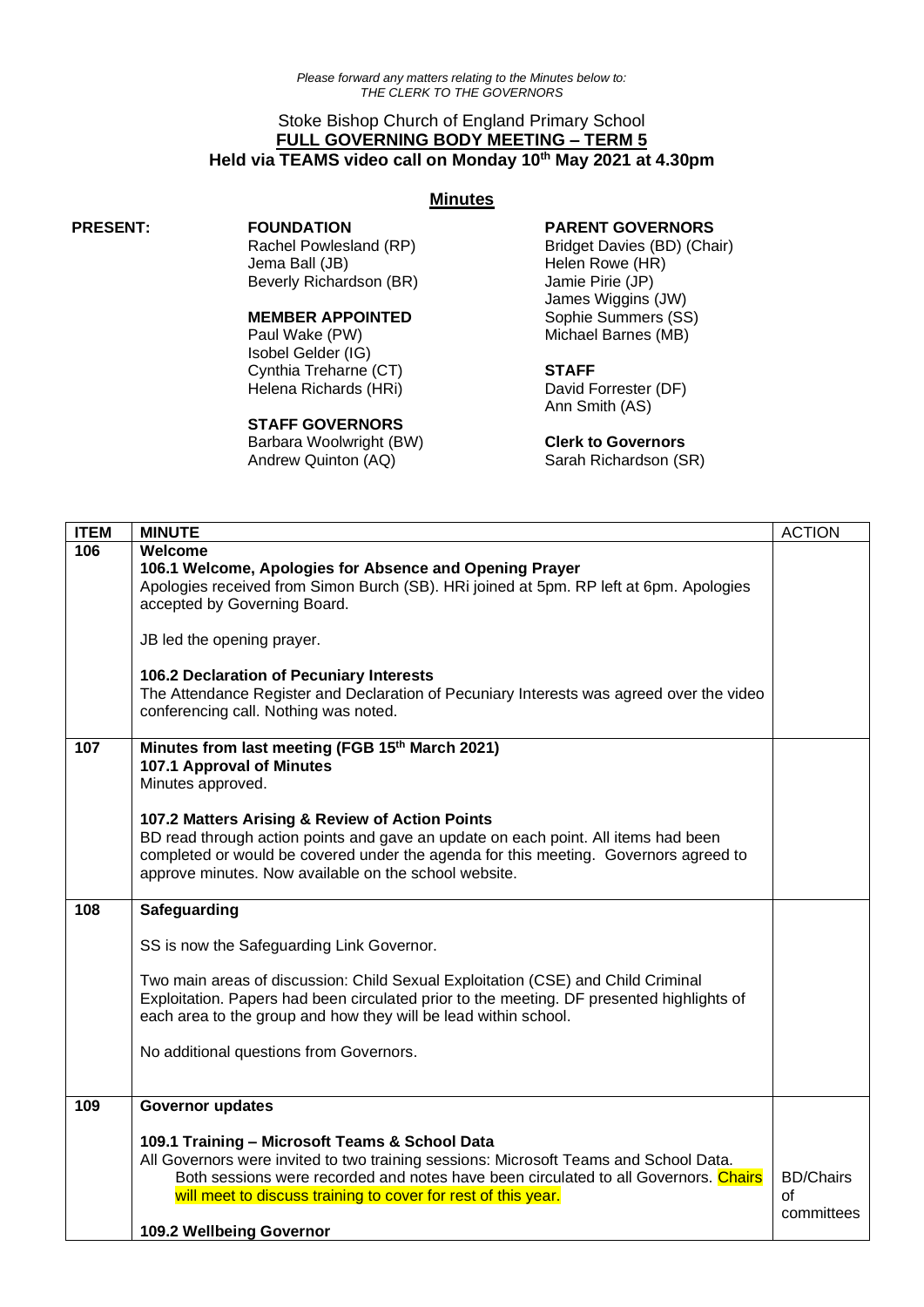|     | Keen for this to be a focus on not just the children but staff and Governors. IG has taken<br>on the role of Wellbeing Governor for staff to help collate and coordinate areas for this. <b>BD</b>                                                                                                                                                                                                                                                                                                                                                                                                                                                                                                                                                                                                                                                                                                                                                                                      |                           |
|-----|-----------------------------------------------------------------------------------------------------------------------------------------------------------------------------------------------------------------------------------------------------------------------------------------------------------------------------------------------------------------------------------------------------------------------------------------------------------------------------------------------------------------------------------------------------------------------------------------------------------------------------------------------------------------------------------------------------------------------------------------------------------------------------------------------------------------------------------------------------------------------------------------------------------------------------------------------------------------------------------------|---------------------------|
|     | will produce a role description.<br>[Addendum: IG will work with JB on staff wellbeing and meeting with DF to agree a                                                                                                                                                                                                                                                                                                                                                                                                                                                                                                                                                                                                                                                                                                                                                                                                                                                                   | BD                        |
|     | structure before the next FGB]<br>109.3 GovernorHub                                                                                                                                                                                                                                                                                                                                                                                                                                                                                                                                                                                                                                                                                                                                                                                                                                                                                                                                     |                           |
|     | GovernorHub is used by most school Governors. It would replace some of the existing<br>governor files on Microsoft teams. JW & SR will take forward.                                                                                                                                                                                                                                                                                                                                                                                                                                                                                                                                                                                                                                                                                                                                                                                                                                    | JW/SR                     |
|     | 109.4 Ofsted documents preparation<br>Progress has been made on ensuring all documents are up to date. HR has produced a<br>spreadsheet which enables Governors to see where documents are & when they need to<br>be reviewed. SDG on 24 <sup>th</sup> May will look again and another progress check meeting is<br>booked for 17 <sup>th</sup> June.                                                                                                                                                                                                                                                                                                                                                                                                                                                                                                                                                                                                                                   |                           |
|     | 2021 Staff Survey has been drafted and will be sent out by the school office on Monday<br>17 <sup>th</sup> May. Look at feedback in next FGB meeting and committees will take forward.                                                                                                                                                                                                                                                                                                                                                                                                                                                                                                                                                                                                                                                                                                                                                                                                  | <b>JB/SR</b><br><b>SR</b> |
|     | Aiming for the next FGB to be at school. <b>SR will update meeting invite.</b>                                                                                                                                                                                                                                                                                                                                                                                                                                                                                                                                                                                                                                                                                                                                                                                                                                                                                                          |                           |
| 110 | <b>Headteacher report</b>                                                                                                                                                                                                                                                                                                                                                                                                                                                                                                                                                                                                                                                                                                                                                                                                                                                                                                                                                               |                           |
|     | 110.1 Headteacher report<br>An extensive report was submitted to Governors before the meeting. Main positive points<br>included:                                                                                                                                                                                                                                                                                                                                                                                                                                                                                                                                                                                                                                                                                                                                                                                                                                                        |                           |
|     | The return to school has been calm and stable. The children have been in most<br>$\bullet$<br>respectful, sensible and able to focus on learning. There is definitely a frustration on<br>their parts as to some of the restrictions and expectations arising but<br>pupils are generally happy and teachers are mostly in a good place<br>Y5 & 6 are very excited with their current theme (Space). Lots of great Home<br>$\bullet$<br>Learning time building solar system models. Haven't seen an actual Orrery yet - but<br>I wouldn't be surprised if one appears at some point!<br>The Senior Leadership Team is in place for next year.<br>$\bullet$<br>The gradual easing of Lockdown is reducing the tension in general society and that<br>$\bullet$<br>does impact how everyone feels in school<br>The children are signed up for the first Sports competitions (Cricket) in June and we<br>$\bullet$<br>are so looking forward to taking them out to mix with other schools. |                           |
|     | Clubs have started. Parental response has been positive.                                                                                                                                                                                                                                                                                                                                                                                                                                                                                                                                                                                                                                                                                                                                                                                                                                                                                                                                |                           |
|     | <b>Questions from Governors</b><br>Do we have any treats planned for the children? Return of parent readers into school has<br>begun, school trips are taking place and circus skill activities are being planned in<br>conjunction with the PTA. Year 6 camp will go ahead.<br>How can we improve school communication? An app is going to be introduced in term 6<br>to bring together all school communications in to one central place. It is an app that is<br>successfully used by other schools.                                                                                                                                                                                                                                                                                                                                                                                                                                                                                 |                           |
|     | What is the financial impact of that? Costs have been looked at and they are in line with<br>everything we currently do separately. The app also allows you to translate content which<br>will be helpful for some of our EAL families.<br>Any expansion on the frustration/behaviour in children following return to school?<br>Not a big issue for us but there have been some situations with poor listening. All teachers<br>working together to overcome this. DF will meet with HR/RP to discuss as part of the                                                                                                                                                                                                                                                                                                                                                                                                                                                                   |                           |
|     | Behaviour agenda<br>Levels in attendance have improved? Teachers have worked extremely hard and closely<br>with FLW to get children back in to school that were previously struggling.<br>Is there any national data available on Covid gap? HMI reporting and EIF reports, tend<br>to be large scale observations so not very conclusive as yet. It will be difficult to highlight<br>impact of the lockdown in T3 and 4 but we have the original benchmarking from T1 and will<br>be able to identify progress this year based on this measure<br>Any plans to encourage parents to help over the summer with covid gap? No. This is                                                                                                                                                                                                                                                                                                                                                  |                           |
|     | a sensitive issue for parents and they need to make their own decisions on it for their                                                                                                                                                                                                                                                                                                                                                                                                                                                                                                                                                                                                                                                                                                                                                                                                                                                                                                 |                           |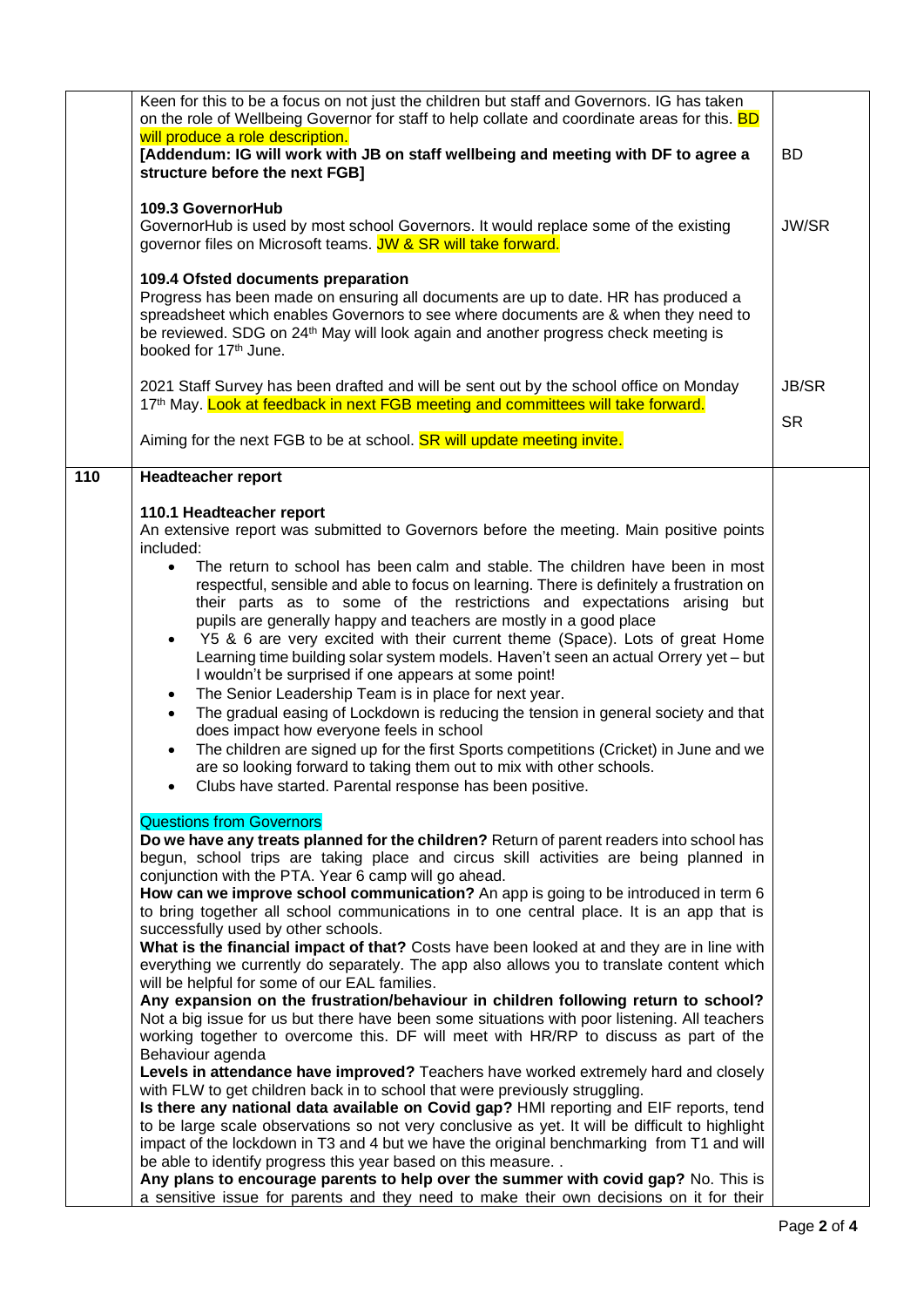|     | child(ren). The school transition review will support that but not in a "this is what you need<br>to do" way.<br>How well has the Sports Project been received? Been really positive. Working together<br>as a team in sessions and looks to support wellbeing.<br>Community links available, especially during the summer? FLW will promote these<br>opportunities. The weekly school newsletter advertises all local community events.                                                                                                                     |            |
|-----|--------------------------------------------------------------------------------------------------------------------------------------------------------------------------------------------------------------------------------------------------------------------------------------------------------------------------------------------------------------------------------------------------------------------------------------------------------------------------------------------------------------------------------------------------------------|------------|
|     | DF, HR, RP will meet to review Behaviour Policy. DF to send date.<br>The Governors thanked all school staff for their continued hard work.                                                                                                                                                                                                                                                                                                                                                                                                                   | DF         |
| 111 | <b>SEF</b><br>A 1 pager SEF document will be circulated by DF soon. No questions/comments were noted<br>from 6 page document as this is a document 'in progress'. Governors to email or call DF if<br>you have comments.<br>A review of the SEF elements involving Governance will take place at the SDG meeting on<br>24 <sup>th</sup> May.                                                                                                                                                                                                                 | <b>ALL</b> |
| 112 | <b>SEND &amp; Inclusion Update</b><br>3 documents were circulated before the meeting for Governors to review. General feedback<br>from the Governors were that the documents are clear and presented well. We have much<br>better consistency with current procedures in place. Huge improvements in this area have<br>been seen.                                                                                                                                                                                                                            |            |
|     | Summary of HRi & HWJ walk around will be reviewed at next FGB.<br>Parent voice will be reviewed at next FGB.<br>SEND Pupil Voice will go out in term 6 and again be reviewed at next FGB.                                                                                                                                                                                                                                                                                                                                                                    | <b>HRi</b> |
|     | <b>Questions from Governors</b><br>Are staff feeling the impact of better procedures in place? They've always been there<br>but are now much better documented with a very clear agenda. Support staff have been<br>working really hard and confidence has grown. There is more opportunity for shared staff<br>experience.<br>What are the implications of the SEN Code of Practice for EYFS? The biggest element<br>is transition. HWJ and the FLW will be much more involved in this going forward. Reviews<br>will be done earlier and recorded clearly. |            |
|     | Governors to ask subject leaders about SEN in their subject leader review meetings. How<br>are SEND children accessing this information?                                                                                                                                                                                                                                                                                                                                                                                                                     | ALL        |
|     | Thank you HRi for all the work in this area.                                                                                                                                                                                                                                                                                                                                                                                                                                                                                                                 |            |
| 113 | <b>Committee Reports</b><br>113.1 Finance (HR & AS)<br>There has been a detailed reforecasting as we approach year end. We are in a much<br>improved position now that some budget items are more certain. Finance committee have<br>met and approved assumptions.<br>113.2 Quality of Education<br>Curriculum focus for the last meeting, in particular science. It was noted there was a mixed                                                                                                                                                             |            |
|     | level of access to Science topics during home learning, possibly because they were in the<br>'Should' and 'Could' lists. Space topic in year 6 is proving very popular. Need perhaps more<br>topics like this to spark interest and learning. School needs to make more use of Science<br>and Engineering skills in the parent community for support with Science topics. Video calling<br>will enable us to access more parents as resources.<br>113.3 Leadership & Management                                                                              |            |
|     | Next meeting 15 <sup>th</sup> June.                                                                                                                                                                                                                                                                                                                                                                                                                                                                                                                          |            |
|     | 113.4 Personal Development                                                                                                                                                                                                                                                                                                                                                                                                                                                                                                                                   |            |